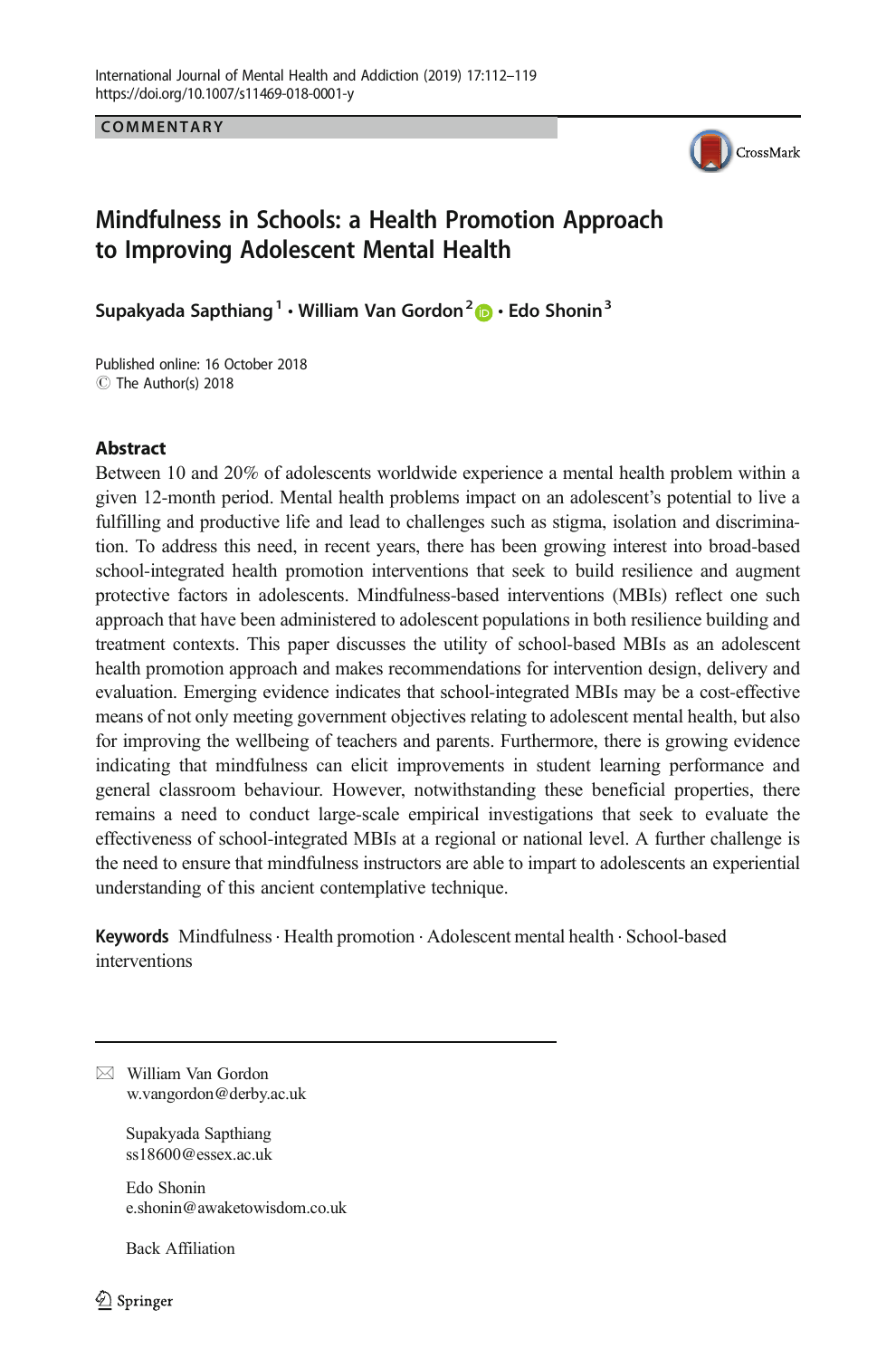Between 10 and 20% of adolescents (typically defined as individuals aged 10–18 years) worldwide experience a mental health problem within a given 12-month period (Kieling et al. [2011\)](#page-6-0). The average age of onset for mental illness is 12–24 years, with 50% of all mental illness having commenced before the age of 14 (World Health Organization [WHO] [n.d.\)](#page-7-0). Anxiety disorders and mood disorders reflect the most prevalent psychiatric issues in adolescents, with depression being strongly related to suicide completion (WHO [2012](#page-7-0)). Mental illness in adolescents is linked to more serious psychiatric problems in adulthood as well as (for example) academic underachievement, delinquency and criminogenic behaviour, impaired employment prospects, financial problems and participating in risk-taking behaviour (Derevensky and Gupta [2004](#page-6-0); Dowling et al. [2017](#page-6-0); Dray et al. [2017;](#page-6-0) Granero et al. [2014](#page-6-0); Grant et al. [2010](#page-6-0)). Conversely, mental wellbeing in adolescence aids in the development of healthy functioning adults that can make meaningful contributions to the socioeconomic development of a country (WHO [2012\)](#page-7-0).

Key determinants of mental illness in adolescents include (but are not limited to) low socioeconomic status, social isolation, exposure to violence and lack of peer or family support (WHO [2012\)](#page-7-0). However, the impact of such determinants can be mitigated by protective factors such as family and community cohesion, pro-social behaviour and social connectedness, support from schools and mental health services (including social services), and the community's engagement with local and national health promotion schemes (e.g. asset-based community development and social prescribing initiatives) (Dray et al. [2017](#page-6-0); WHO [2012](#page-7-0)).

In line with Rose's ([1992](#page-6-0)) prevention paradox principle (i.e. where it is deemed that blanket prevention initiatives that incorporate low-risk individuals can reduce disease burden more effectively than targeting only high-risk cases), in recent years, there has been growing interest into broad-based adolescent mental health promotion interventions that seek to build resilience and augment protective factors (Windle [2011](#page-7-0)). While such approaches have been delivered in homeless shelters, juvenile detention centres and outpatient clinics, they are typically delivered as school-based projects—whether as curriculum-integrated courses or structured extracurricular activities (Bluth et al. [2016;](#page-5-0) Dray et al. [2017;](#page-6-0) Weisz et al. [2005\)](#page-7-0).

One such adolescence resilience-building approach that has been evaluated empirically is the US-based 12-week PENN Resiliency Program that employs cognitive behavioural principles to augment intra-psychic and interpersonal protective factors as part of school curriculumintegrated group sessions (Gillham et al. [2008\)](#page-6-0). The PENN Resiliency Program has demonstrated some efficacy for improving resilience in adolescent levels of depression and problem internalisation, but the effects on these specific outcomes have not been replicated across successive meta-analyses (Bastounis et al. [2016](#page-5-0); Brunwasser et al. [2009\)](#page-6-0). A more recent metaanalysis, focussing on a broad range of both children and adolescent resilience programmes (i.e. not limited to the PENN Resiliency Program), evaluated the effects of 57 ( $n = 41,527$ ) controlled school-based resiliency studies that focussed on augmenting protective factors such as cognitive competence, coping ability, problem solving capacity and communication skills (Dray et al. [2017](#page-6-0)). The resiliency interventions were mostly based on cognitive behaviour therapy (CBT) yet despite showing a significant effect for reduction of anxiety and general psychological distress in children (i.e. individuals aged under 10 years), these effects were not observed for adolescents (Dray et al. [2017\)](#page-6-0).

This observation appears to be consistent with the wider scientific and clinical consensus relating to the applications of CBT that, while demonstrably efficacious for a range of psychological issues, can yield high rates of relapse and/or non-completion amongst some population (including adolescent) groups (Shonin et al. [2014a\)](#page-7-0). Indeed, the selective efficacy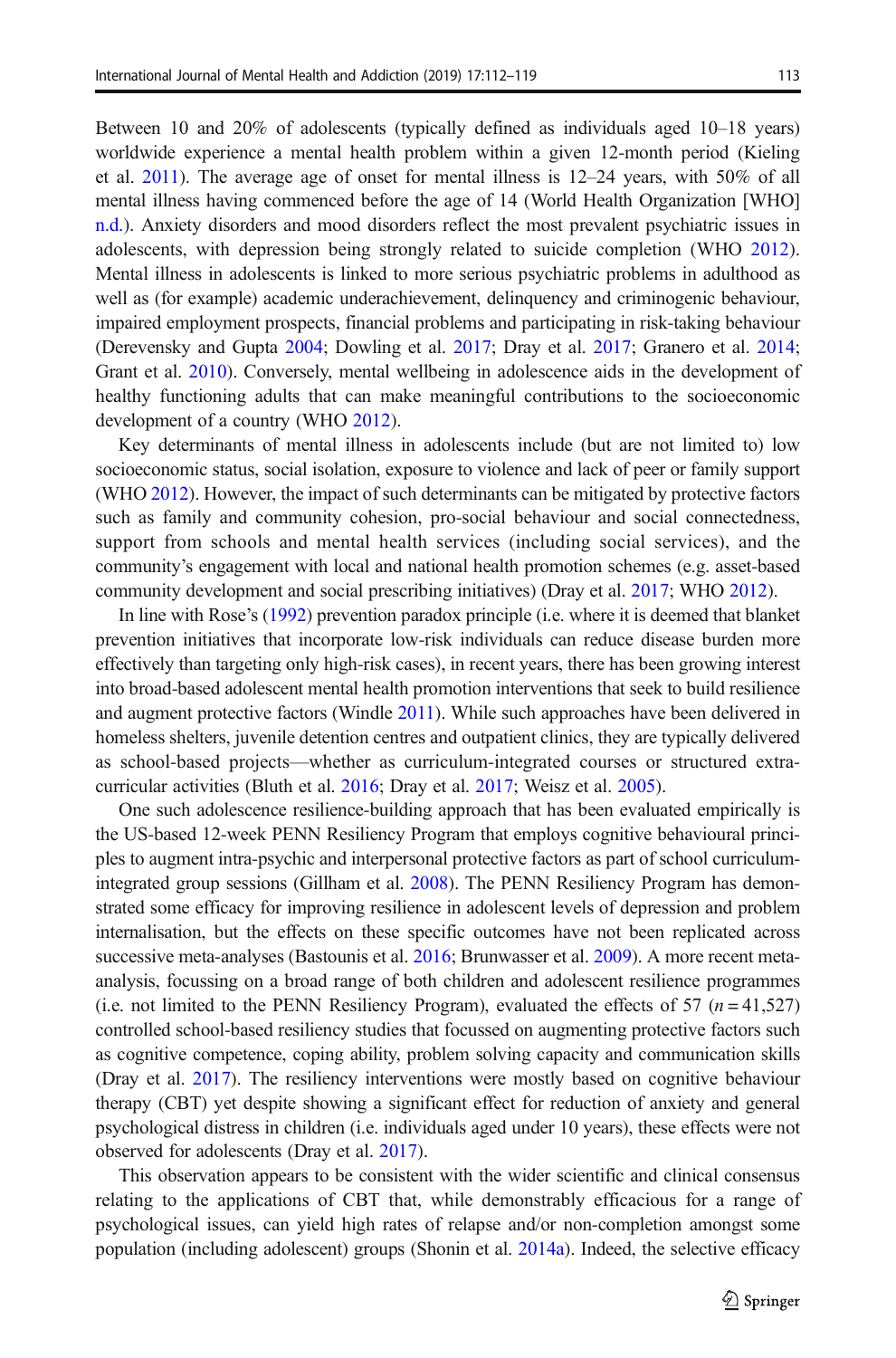of second-wave cognitive behavioural approaches such as CBT was a factor that resulted in a marked growth of interest and empirical investigation into third-wave cognitive behavioural approaches. Unlike 'second-wave' cognitive behavioural approaches that seek to modify core beliefs and faulty thinking patterns, third-wave CBT approaches, such as mindfulness-based interventions (MBIs), advocate the acceptance of distressing psychological and somatic stimuli as part of a perceptual strategy to maintain awareness of present moment experiences (Shonin et al. [2012](#page-6-0)).

Mindfulness is a form of meditation that derives from Buddhist practice (Van Gordon et al. [2016](#page-7-0)). It corresponds to the 'process of engaging a full, direct, and active awareness of experienced phenomena that is: (i) psycho-spiritual in aspect, and (ii) maintained from one moment to the next' (Van Gordon et al. [2015,](#page-7-0) p. 592). Mindfulness interventions have been administered to adolescent populations in both resilience building and treatment contexts, including as part of large-scale health promotion initiatives. For example, in treatment contexts, findings demonstrate that mindfulness can lead to improvements in adolescents' levels of (but not limited to) (i) anxiety and depression (Zoogman et al. [2014](#page-7-0)), (ii) rumination, hostility, negative coping, intrusive thoughts, emotional arousal and stress in interpersonal relationships (Sibinga et al. [2013\)](#page-7-0), (iii) co-occurring post-traumatic stress and substance use disorder (Fortuna et al. [2018](#page-6-0)) and (iv) diabetes (Shomaker et al. [2017](#page-6-0)). Findings likewise demonstrate that mindfulness can be an effective means for building resilience via improvements in (for example) healthy lifestyle behaviours such as physical exercise (Salmoirago-Blotcher et al. [2018](#page-6-0)); working memory capacity (Quach et al. [2016](#page-6-0)); emotional wellbeing (Galla [2016\)](#page-6-0); optimism and social competent behaviours (Schonert-Reichl and Lawlor [2010](#page-6-0)); and self-compassion, perceived stress and life satisfaction (Bluth et al. [2015](#page-5-0)).

# Mechanisms of Action

In addition to the aforementioned empirical findings, support for the implementation of broadbased resilience-building approaches in adolescents derives from psychological models such as problem behaviour theory (Donovan et al. [1991\)](#page-6-0) and ontological addiction theory (Shonin et al. [2016](#page-7-0); Van Gordon et al. [2018](#page-7-0)). These models assert that a given problematic behaviour or mental illness symptom is invariably an indicator of a more systemic maladaptive belief or unmet psychosocial need, which can manifest across multiple risk-taking behaviours or psychopathologies. Indeed, adolescents often develop destructive cognitive or behavioural strategies (e.g. thought rumination, self-blame, violence and aggression, substance and alcohol abuse, problem gambling) as a floored means of coping with distressing feelings or situations (Canale et al. [2016\)](#page-6-0). Furthermore, emotions are often experienced with greater frequency and intensity in adolescence due to cognitive and biological (including sexual) maturation, as well as the growing importance of interpersonal interactions and peer acceptance (Agarwal and Dixit [2017\)](#page-5-0).

Accordingly, it appears that a key mechanism of action of mindfulness is to create 'mental breathing space'such that adolescents can not only start to observe their thoughts and feelings, but can also learn to remain 'unattached' to them by relating to them as 'passing phenomena' (Shonin et al. [2012\)](#page-6-0). In turn, this greater awareness and perceptual distance from thoughts, feelings and sensory processes fosters a greater capacity to regulate emotions during the developmentally demanding period of adolescence (Agarwal and Dixit [2017](#page-5-0)). In this manner, learning to apply mindfulness techniques during adolescence can promote healthy character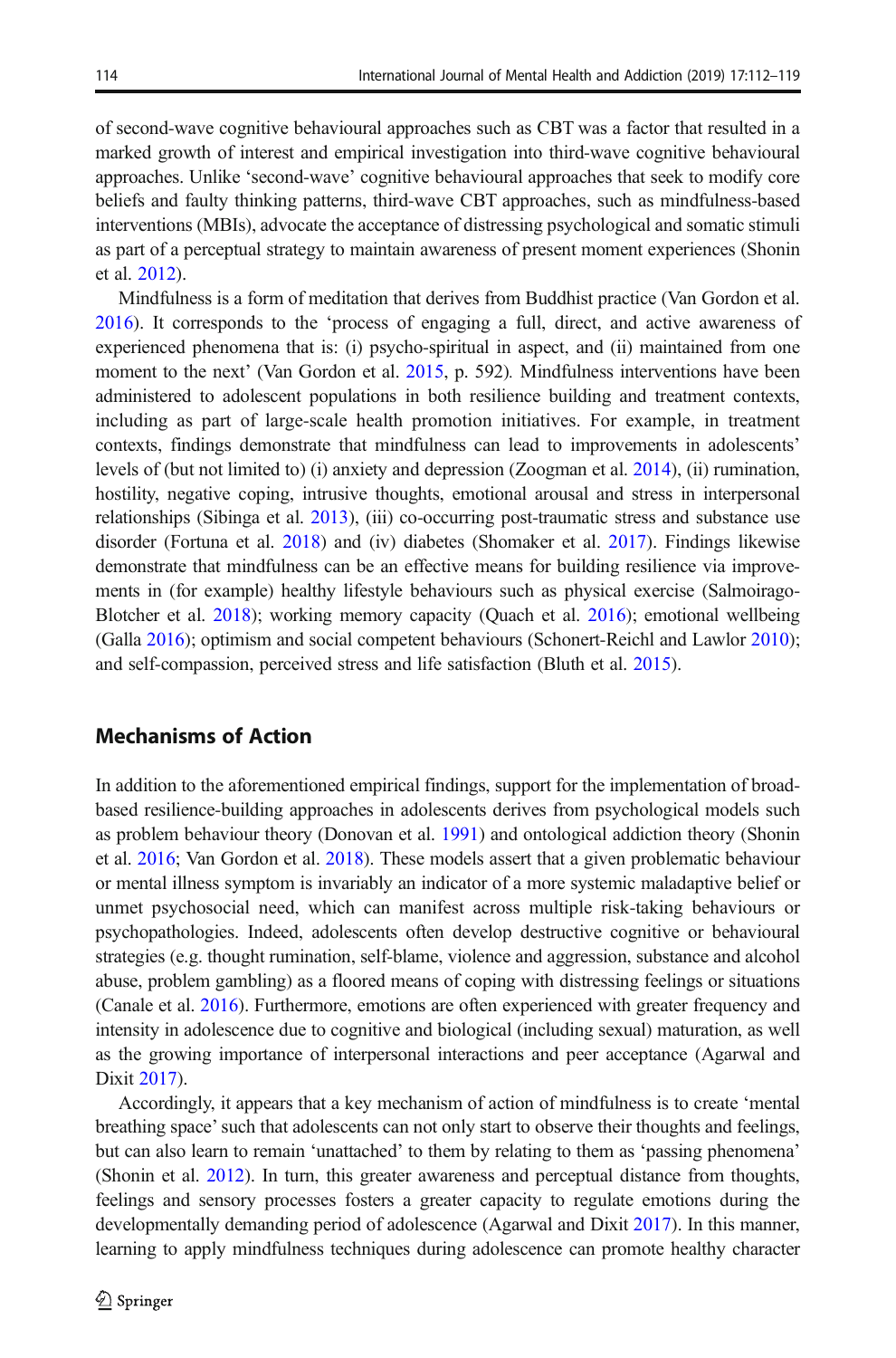and personality formation, as well as cultivate resilience and coping skills that continue to have utility during adulthood (Agarwal and Dixit [2017](#page-5-0)).

#### Intervention Design and Delivery

While advocates of broad-based resilience-building adolescent interventions frequently cite schools as an optimum delivery setting, they also highlight the importance of tailoring such interventions to the needs of young people as well as seeking to augment protective factors such as involving parents and other community support infrastructure (Dowling et al. [2017\)](#page-6-0). In respect of mindfulness interventions, more specific recommendations for school-based implementation typically include maximising the efficacy and acceptability of MBIs by (1) using or creating a physical space where young people feel safe, (2) involving school personnel in a supporting capacity, (3) planning out-of-class (online or face-to-face) interaction between adolescents and the programme facilitator to cultivate trust and (4) making minor curriculum adjustments as required to meet the specific needs of the adolescent group in question (i.e. without any material deviations from the intervention protocol) (Bluth et al. [2016\)](#page-5-0).

More technically orientated adolescent-focussed recommendations by Shonin et al. [\(2014b\)](#page-7-0) also advocate (i) the use of meditative anchors to help young people overcome concentration difficulties (e.g. counting the breath from 1 to 10), (ii) guiding meditations (e.g. by using gently spoken phrases such as 'breathing in, I am fully aware of my in-breath' and 'breathing out, I am fully aware of my out-breath'), (iii) not forcing the breathing (i.e. young people should allow the breath to follow its natural course), (iv) making use of age-appropriate metaphors (e.g. mindfulness can be likened to the sun that causes flowers to grow by simply observing and shining on them, or cats that tend to be more deliberate and composed in their movements compared to dogs), (v) ensuring course leaders are adequately trained and teach mindfulness from an experiential perspective (i.e. so that instructors 'naturally exert a reassuring presence that helps schoolchildren to relax and connect with their own capacity for cultivating meditative awareness', p.31), (vi) supporting young people to integrate mindfulness into everyday life situations (e.g. encouraging at-home mindfulness practice by providing a CD of guided meditations and inviting parents, caregivers and relevant community figures to partake in mindfulness practices with young people outside school), (vii) making use of mindfulness reminders (e.g. by guiding adolescents to apply the three-step SOS technique at the point disruptive thought or feelings arise: (1) Stop, (2) Observe the breath and (3) Step back and watch the mind), (viii) teaching adolescents to adopt a correct meditation posture (i.e. that is stable and upright but at the same time natural and relaxed), (ix) making mindfulness practice enjoyable and stimulating for young people (e.g. using sensory aids such as a meditation singing bowl or practicing mindfulness in nature) and (x) inviting both students and school teachers to assume the role of 'mindfulness champions' as a means of enhancing engagement.

The present authors would also recommend basing the intervention on a student mindfulness approach that has already been validated empirically. Examples include programmes such as Learning to BREATHE (Broderick [2013\)](#page-6-0), '.b' (pronounced 'Dot be') Mindfulness in Schools curriculum (Kuyken et al. [2013\)](#page-6-0), Mindfulness Education programme (Schonert-Reichl and Lawlor [2010\)](#page-6-0) and Meditation Awareness Training (used with lightly older student groups; Van Gordon et al. [2014](#page-7-0)). Typically, such programmes deliver mindfulness in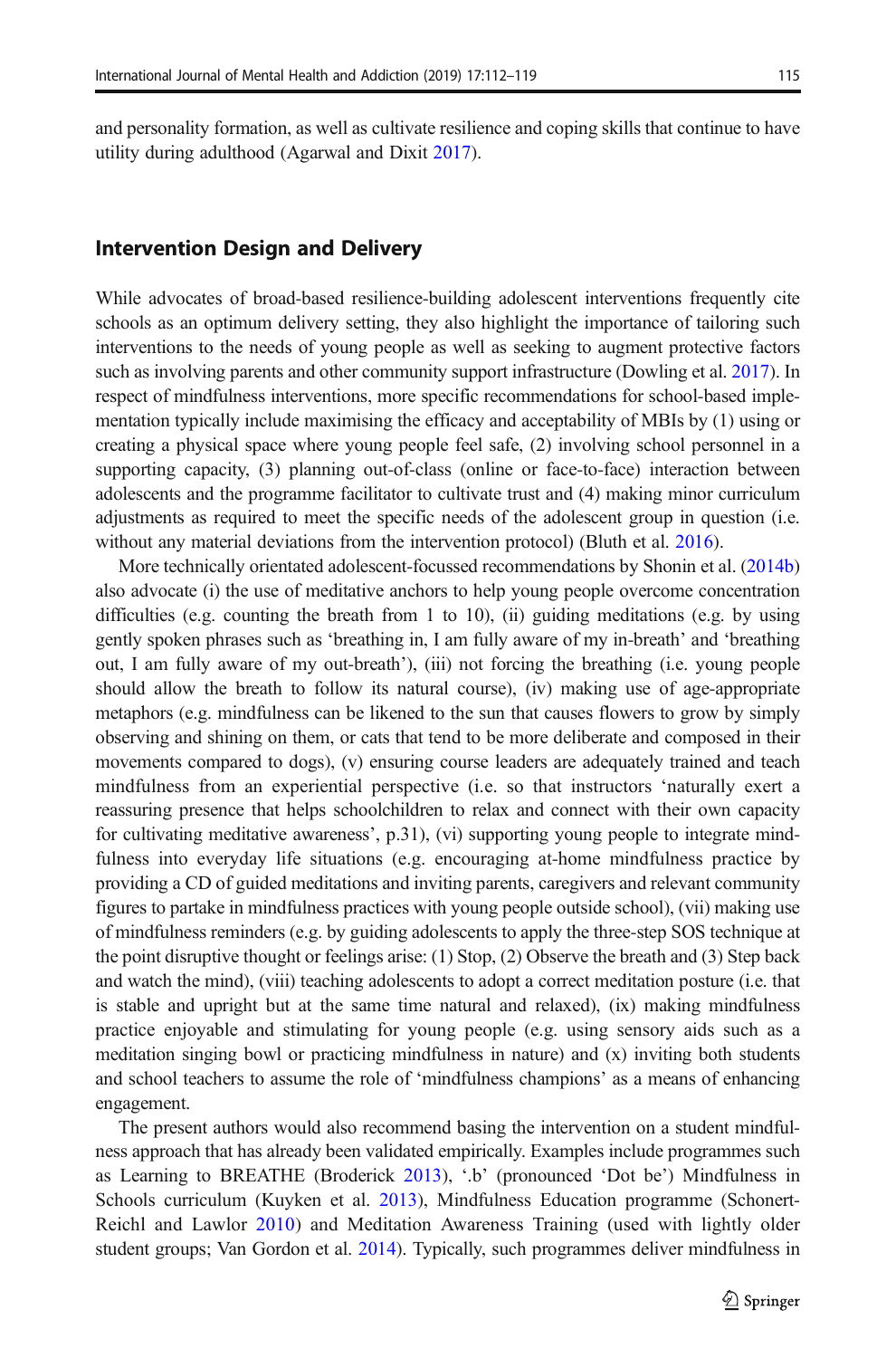group sessions and comprise weekly taught sessions with guided mindfulness activities and an at-home practice element (Shonin et al. [2012\)](#page-6-0). Given the efficacy of MBIs appears not to be undermined by teaching mindfulness over the internet (e.g. Jayawardene et al. [2017](#page-6-0)), coordinating the delivery of MBIs to schools via the internet may be an attractive proposition for adolescent wellbeing stakeholders as it would help to minimise the impact on costs and school resources.

## Key Performance Indicators and Evaluating Effectiveness

Key performance indicators (KPIs) for health promotion school-based MBI initiatives should seek to align with local and national policies relating to young people's health, wellbeing and education. For example, in the UK, such key national policies include Closing the Gap: Priorities for Essential Change in Mental Health, Future in Mind and The Five Year Forward View for Mental Health. While the primary KPIs are thus likely to be linked to promotion, prevention and early intervention, examples of other relevant KPIs—which allow a gauge of the wider impact of school-based MBIs—might be linked to assessing (i) the number of adolescents who completed mindfulness training within the project timescales, (ii) the number of schools involved in programme delivery, (iii) levels of non-completion amongst students who commence mindfulness training, (iv) improvements in school teachers' and parents' mental health and wellbeing (i.e. as a result of either directly receiving mindfulness training themselves if connected with the project or due to the indirect benefits resulting from improvements in adolescent levels of wellbeing and/or behaviour), (v) improvements in student levels of school attendance, (vi) improvements in student behaviour, (vii) improvements in student learning performance and cognitive functioning (e.g. attention and executive memory function), (viii) maintenance of primary outcome measures (i.e. health, wellbeing and resilience) at (for example) 12 months following programme completion, (ix) maintenance of mindfulness practice (including maintenance of mindfulness practice support infrastructure) at (for example) 12 months following programme completion and (x) the total cost per participant.

Many of the abovementioned KPIs could be adequately and efficiently assessed using psychometrically well-established scales such as the Stirling Children's Wellbeing Scale (including resiliency subscales; Liddle and Carter [2015](#page-6-0)) and the Mindful Attention Awareness Scale for Adolescents (MAAS-A; Brown et al. [2011](#page-6-0)). For resilience building interventions, the MAAS-A might be more suitable than adolescent mindfulness measures such as the Child and Adolescent Mindfulness Measure (Kuby et al. [2015](#page-6-0)), as it has been shown to have good psychometric properties for both healthy and psychiatric adolescent populations. KPIs relating to school attendance and behaviour could be assessed via school records (e.g. days absent and behaviour warnings and/or detention records) and changes in student learning performance, and cognitive functioning might be assessed using (for example) the Behaviour Rating Inventory of Executive Functioning (Gioia et al. [2000\)](#page-6-0).

# Conclusions and Further Considerations

Adolescents with mental health issues experience a number of challenges including stigma, isolation and discrimination. These issues often impact on educational attainment and the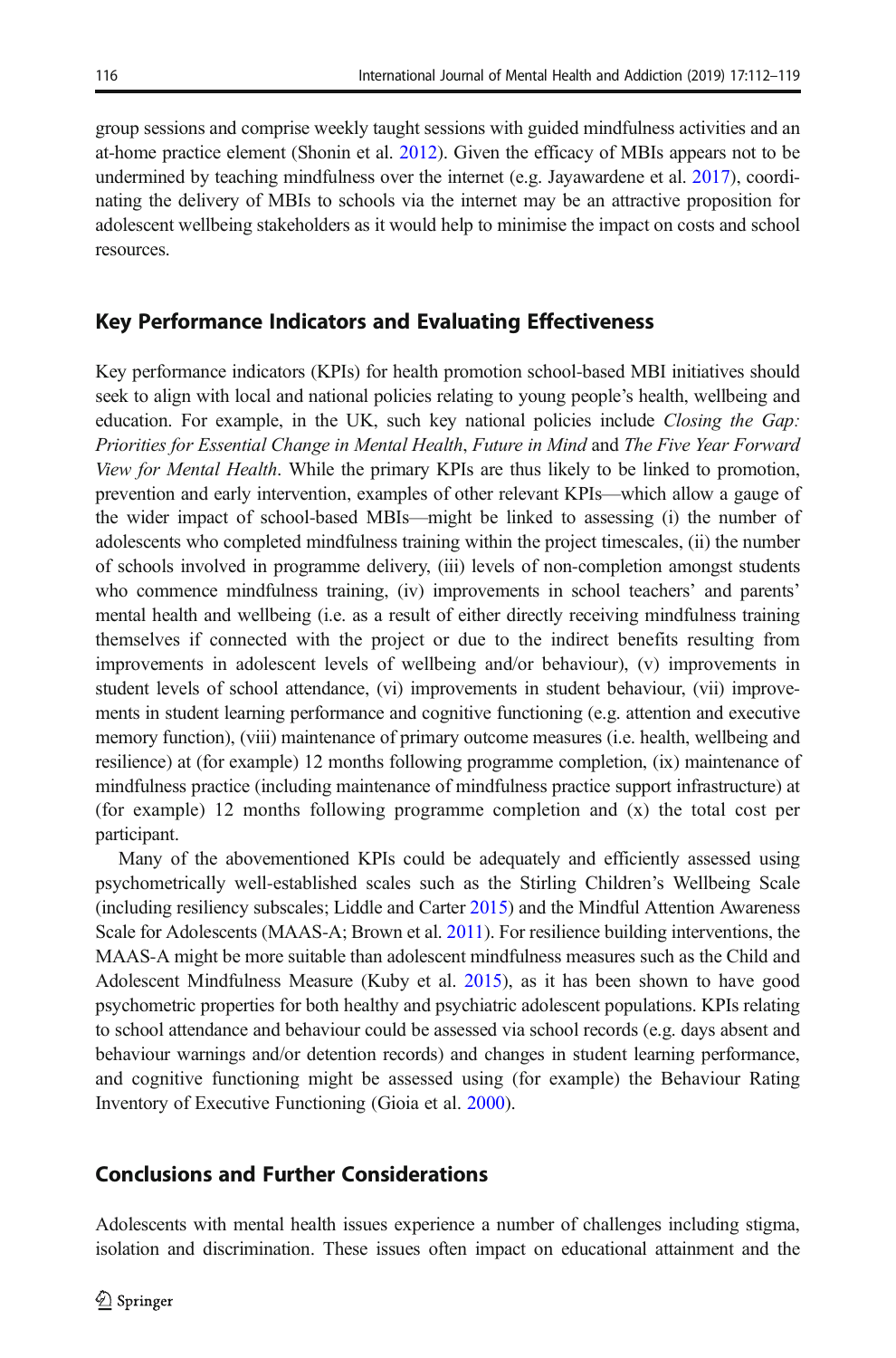<span id="page-5-0"></span>potential to live a fulfilling and productive life (WHO [n.d.](#page-7-0)). In line with the prevention paradox principal, there is growing interest into the roles of broad-based school-integrated health promotion interventions that seek to target a range of resiliency and protective factors in adolescents. Mindfulness reflects one such resiliency-building approach that has been shown to be efficacious in adolescent research studies for cultivating a range of psychological adjustment and coping strategies, as well as directly treating adolescent psychopathology (Agarwal and Dixit 2017; Shonin et al. [2012](#page-6-0)).

Emerging evidence indicates that school-based mindfulness resiliency approaches may be a cost-effective means of not only meeting government objectives relating to adolescent mental health, but also for improving the wellbeing of teachers and parents. Furthermore, there is growing evidence indicating that mindfulness can elicit improvements in student learning performance and general classroom behaviour (Shonin et al. [2012](#page-6-0)). The fact that it appears mindfulness can also be delivered in an efficacious manner as an internet-mediated intervention further increases its appeal given the cost-effectiveness of this delivery mode. However, notwithstanding these beneficial facets, there remains a need to conduct large-scale empirical investigations that seek to evaluate the effectiveness of school-integrated MBIs at a regional or national level. Furthermore, based on issues arising during the implementation of mindfulness in other applied settings, a further challenge that will likely arise relates to the difficulty in training or identifying a sufficient number of skilled mindfulness teachers. Indeed, according to Van Gordon et al. [\(2017\)](#page-7-0), one of the most important factors relating to the effectiveness of mindfulness approaches is not the design, scale or delivery method of a given intervention, but the extent to which the mindfulness instructor is 'soaked in meditation' and can thus transmit an experiential understanding of this ancient contemplative technique.

Author Contributions All authors were involved in the conception and writing of the paper. Furthermore, we confirm that all authors are responsible for all contents of the article and had authority over manuscript preparation and the decision to submit the manuscript for publication.

#### Compliance with Ethical Standards

Conflict of Interest The authors declare that they have no conflict of interest.

Open Access This article is distributed under the terms of the Creative Commons Attribution 4.0 International License (http://creativecommons.org/licenses/by/4.0/), which permits unrestricted use, distribution, and reproduction in any medium, provided you give appropriate credit to the original author(s) and the source, provide a link to the Creative Commons license, and indicate if changes were made.

#### **References**

- Agarwal, A., & Dixit, V. (2017). The role of meditation on mindful awareness and life satisfaction of adolescents. Journal of Psychosocial Research, 12, 59–70.
- Bastounis, A., Callaghan, P., Banerjee, A., & Michail, M. (2016). The effectiveness of the Penn Resiliency Programme (PRP) and its adapted versions in reducing depression and anxiety and improving explanatory style: a systematic review and meta-analysis. Journal of Adolescent Health, 52, 37–48.
- Bluth, K., Roberson, P. N. E., & Gaylord, S. A. (2015). A pilot study of a mindfulness intervention for adolescents and the potential role of self-compassion in reducing stress. Explore, 11, 292–295.
- Bluth, K., Campo, R. A., Pruteanu-Malinici, S., Reams, A., Mullarkey, M., & Broderick, P. C. (2016). A schoolbased mindfulness pilot study for ethnically diverse at-risk adolescents. Mindfulness, 7, 90–104.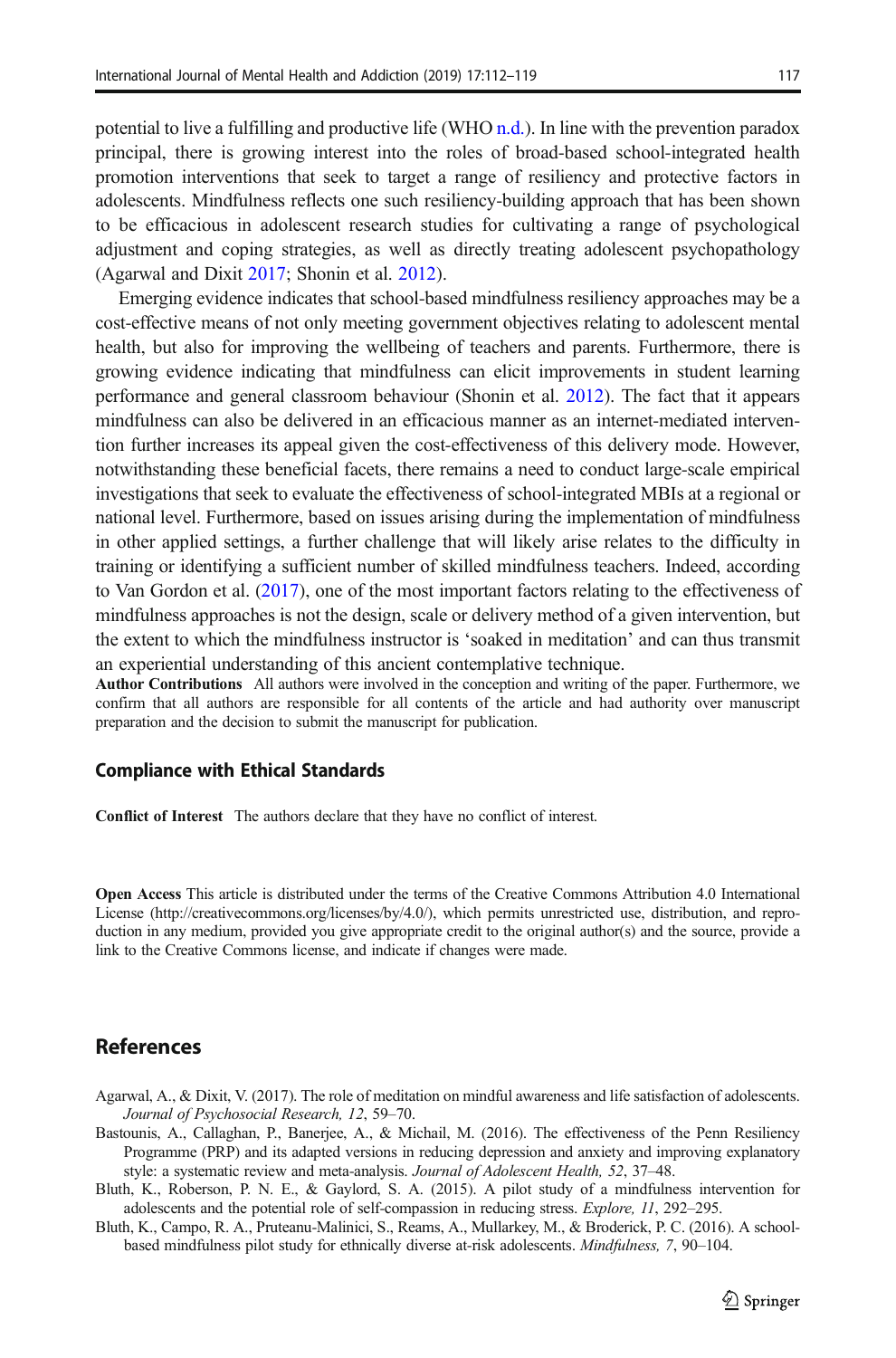- <span id="page-6-0"></span>Broderick, P. (2013). Learning to BREATHE. A mindfulness curriculum for adolescents to cultivate emotion regulation, attention, and performance. Oakland: New Harbinger Press.
- Brown, K. W., West, A. M., Loverich, T. M., & Biegel, G. M. (2011). Assessing adolescent mindfulness: validation of an adapted mindful attention awareness scale in adolescent normative and psychiatric populations. Psychological Assessment, 23, 1023–1033.
- Brunwasser, S. M., Gillham, J. E., & Kim, E. S. (2009). A meta-analytic review of the Penn Resiliency Program's effect on depressive symptoms. Journal of Consulting and Clinical Psychology, 77, 1042–1054.
- Canale, N., Vieno, A., & Griffiths, M. D. (2016). The extent and distribution of gambling-related harms and the prevention paradox in a British population survey. Journal of Behavioral Addictions, 5, 204-212.
- Derevensky, J., & Gupta, R. (Eds.). (2004). Gambling problems in youth. The theoretical and applied perspectives. New York: Kluwer Academic Publishers.
- Donovan, J. E., Jessor, R., & Costa, F. M. (1991). Adolescent health behavior and conventionality-unconventionality: an extension of problem-behavior theory. Health Psychology, 10, 52-61.
- Dowling, N. A., Merkouris, S. S., Greenwood, C. J., Oldenhof, E., Toumbourou, J. W., & Youssefa, G. J. (2017). Early risk and protective factors for problem gambling: a systematic review and meta-analysis of longitudinal studies. Clinical Psychology Review, 51, 109–124.
- Dray, J., Bowman, J., Campbell, E., Freund, M., Wolfenden, L., Hodder, R. K., et al. (2017). Systematic review of universal resilience-focused interventions targeting child and adolescent mental health in the school setting. Journal of the American Academy of Child & Adolescent Psychiatry, 56, 813–824.
- Fortuna, L. R., Porche, M. V., & Padilla, A. (2018). A treatment development study of a cognitive and mindfulness-based therapy for adolescents with co-occurring post-traumatic stress and substance use disorder. Psychology and Psychotherapy: Theory, Research and Practice, 91, 42–62.
- Galla, B. M. (2016). Within-person changes in mindfulness and self-compassion predict enhanced emotional well-being in healthy, but stressed adolescents. *Journal of Adolescence*, 49, 204–217.
- Gillham, J. E., Brunwasser, S. M., & Freres, D. R. (2008). Preventing depression in early adolescence: the Penn resiliency program. New York: Guilford Press.
- Gioia, G., Isquith, P.K., Guy, S.C., & Kenworthy, L. (2000). Reviewed by Baron, I.S. Test review: behavior rating inventory of executive function. Child Neuropsychology, 6, 235–238.
- Granero, R., Penelo, E., Stinchfield, R., Fernandez-Aranda, F., Savvidou, L. G., Fröberg, F., Aymamí, N., Gómez-Peña, M., Pérez-Serrano, M., del Pino-Gutiérrez, A., Menchón, J. M., & Jiménez-Murcia, S. (2014). Is pathological gambling moderated by age? Journal of Gambling Studies, 30, 475–492.
- Grant, J. E., Potenza, M. N., Weinstein, A., & Gorelick, D. A. (2010). Introduction to behavioral addictions. American Journal of Drug and Alcohol Abuse, 36, 233–241.
- Jayawardene, W. P., Lohrmann, D. K., Erbe, R. G., & Torabi, M. R. (2017). Review article: effects of preventive online mindfulness interventions on stress and mindfulness: a meta-analysis of randomized controlled trials. Academic Journal, 5, 150–159.
- Kieling, C., Baker-Henningham, H., Belfer, M., Conti, G., Ertem, I., Omigbodun, O., Rohde, L. A., Srinath, S., Ulkuer, N., & Rahman, A. (2011). Child and adolescent mental health worldwide: evidence for action. Lancet, 378, 1515–1525.
- Kuby, A., Mclean, N., & Karina, A. (2015). Validation of the child and adolescent mindfulness measure (CAMM) with non-clinical adolescents. Mindfulness, 6, 1448–1445.
- Kuyken, W., Weare, K., Ukoumunne, O., Vicary, R., Motton, N., Burnett, R., & Huppert, F. (2013). Effectiveness of the mindfulness in schools programme: non-randomised controlled feasibility study. British Journal of Psychiatry, 203, 126e131.
- Liddle, I., & Carter, G. F. A. (2015). Emotional and psychological well-being in children: the development and validation of the Stirling Children's Well-Being Scale. Educational Psychology in Practice, 31, 174-185.
- Quach, D., Jastrowski Mano, K., & Alexander, K. (2016). A randomized controlled trial examining the effect of mindfulness meditation on working memory capacity in adolescents. Journal of Adolescent Health, 58, 489– 496.
- Rose, G. (1992). The strategy of preventive medicine. Cambridge Oxford University Press.
- Salmoirago-Blotcher, E., Druker, S., Frisard, C., Dunsiger, S. I., Crawford, S., Meleo-Meyer, F., et al. (2018). Integrating mindfulness training in school health education to promote healthy behaviors in adolescents: feasibility and preliminary effects on exercise and dietary habits. Preventive Medicine Reports, 9, 92–95.
- Schonert-Reichl, K. A., & Lawlor, M. S. (2010). The effects of a mindfulness-based education program on preand early adolescents' well-being and social and emotional competence. Mindfulness, 1, 137–151.
- Shomaker, L. B., Bruggin, S., Pivarunas, B., Skoranski, A., Foss, J., Chaffin, E., & Bell, C. (2017). Pilot randomized controlled trial of a mindfulness-based group intervention in adolescent girls at risk for type 2 diabetes with depressive symptoms. Complementary Therapy and Medicine, 32, 66–74.
- Shonin, E., Van Gordon, W., & Griffiths, M. D. (2012). The health benefits of mindfulness-based interventions for children and adolescents. Education and Health, 30, 94–97.